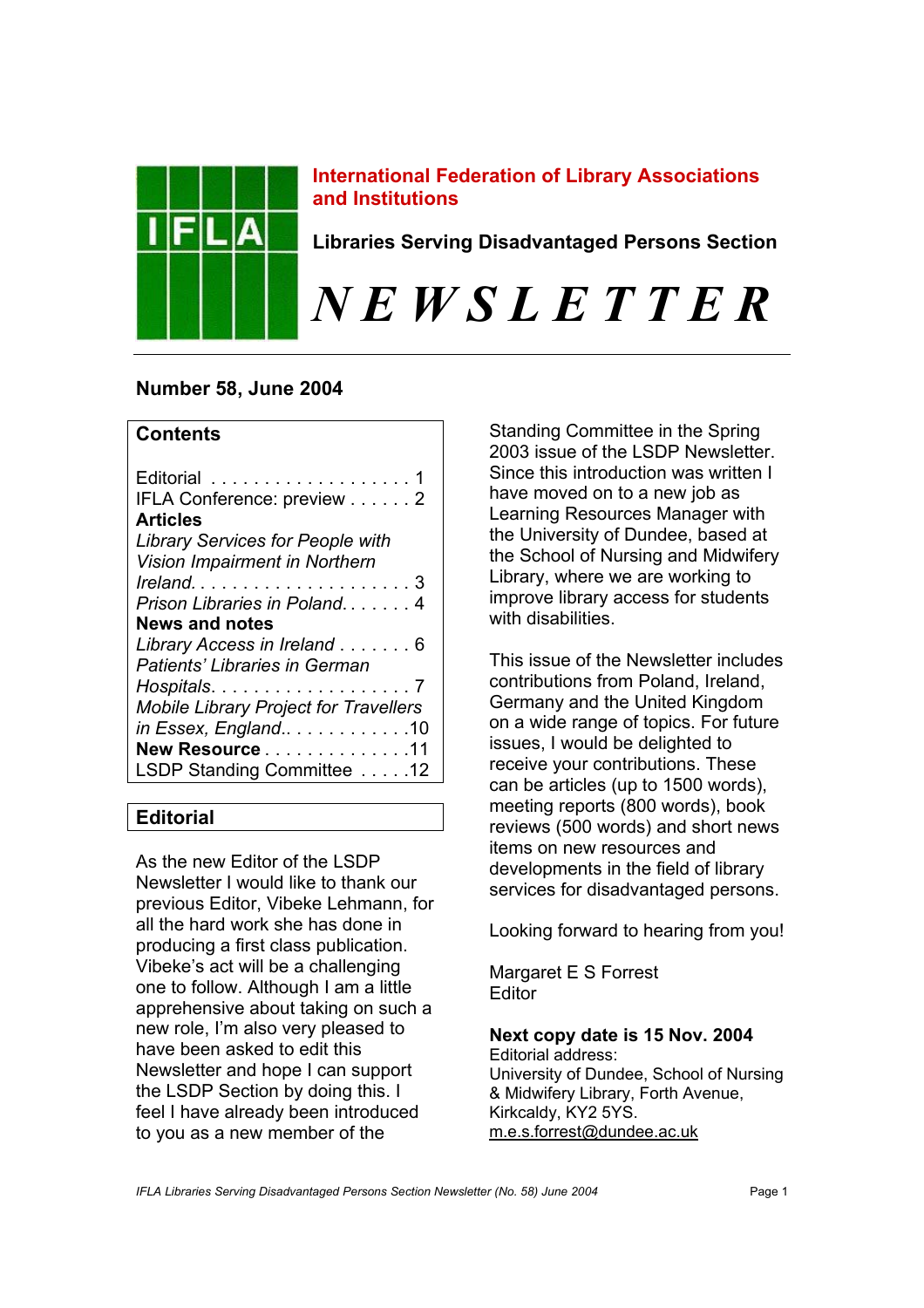# **IFLA Conference Preview**



World Library and Information Congress: 70th IFLA General Conference and Council *"Libraries: Tools for Education and Development"*

August  $22^{th}$  -  $27^{th}$  2004, Buenos Aires, Argentina

LSDP and the Libraries for the Blind theSection are running an exciting joint programme at this year's IFLA General Conference and Council. The title of our joint session is "**Balance of Copyright and Licensing: Access to Information for Print Handicapped People**" and it will take place on Thursday 26<sup>th</sup> August from 08:30 to 12:45. The following is an outline of the programme.

**Opening Remarks:** Winston Tabb, Dean of University Libraries, John Hopkins University, Chair, IFLA Copyright and Legal Matters

#### **Overview of Current Situation**:

Johan Roos, Lawyer and Director of South African Library for the Blind director@blindlib.org.za

## **Outline of Ideal Situation**:

*Licensing*: Stephen King, Director, Royal National Institute for the Blind Stephen.king@rnib.org.uk

*Towards the Ideal: Steps to Improved Access*: Victoria Owen, Director, Library Services, CNIB Library for the Blind Victoria.owen@cnib.ca

# **Analysis of Survey and**

**Development of Guidelines**: Geidy Lung, Legal Officer, Copyright Law Division, WIPO geidy.lung@wipo.int

**Licensing Opportunities:** Jens Bammel, Secretary –General, International Publishers Association bammel@ipa-uie.org

**Perspectives from Publishers and Users in South America:** Dr. Ana Maria Cabanellas de Las Cuevas, Board of Directors, Cámara Argentina del Libro, and Vice-President of IPA, amc@heliasta.co.ar Pablo Lecuona, Executive Director, Tiflolibros, pablol@tiflolibros.com.ar

Question and Answer Period **Facilitator**: Helen Brazier, Executive Director, National Library for the Blind Helen.brazier@nlbuk.or

**Summary and Action Items:** Johan Roos, Lawyer and Director of South African Library for the Blind director@blindlib.org.za

**Convenor:** Vibeke Lehmann, Acting Chair, IFLA/Libraries Serving Disadvantaged Persons Section, Library Services & Education Technology Consultant, Wisconsin Department of Corrections Vibeke.Lehmann@doc.state.wi.us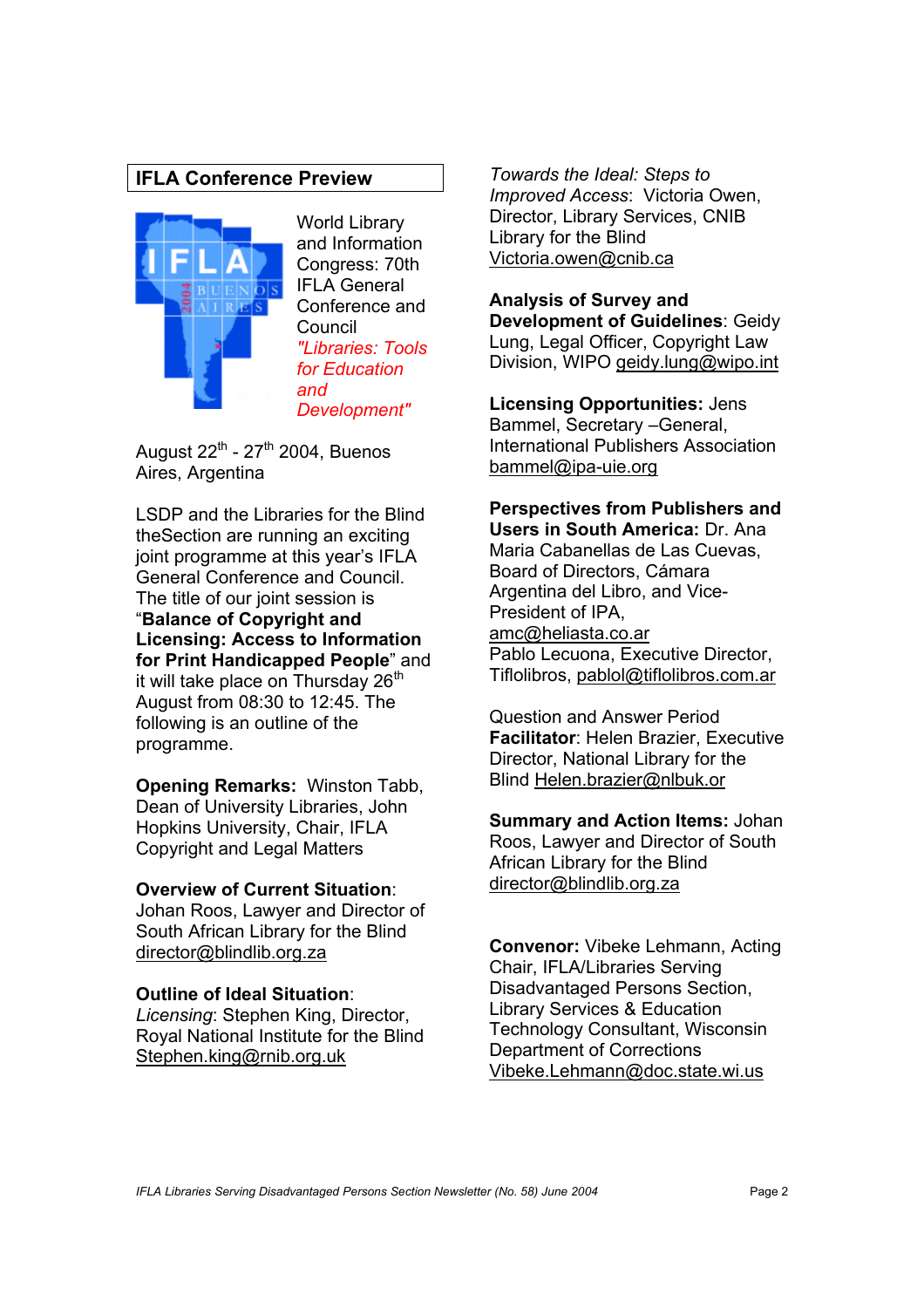## **Articles**

#### **Library Services in Northern Ireland for People with Vision Impairment**

Julie Russell, Senior Librarian Direct Library Services North Eastern Education and Library Board

The five Education and Library Boards (ELBs) in Northern Ireland have always each had distinctive and individual ways of working; but there has also been a common approach in many areas of service provision, and this includes library services for people with additional needs. In recent years, this coordinated approach to the way services are planned and managed has become increasingly important. Because of the nature of reading, the focus of library efforts in this area has been on helping blind and vision impaired people to access services.

Audiobooks on public shelves, both on cassette and in CD format, are lent free of charge to all users. Two Boards also hold a central collection of audio which is targeted specifically toward visually impaired people (VIPs), the books being either posted direct to the user or delivered to local libraries for users to collect. Over the past 5 years, beginning during the National Year of Reading, a partnership between all the library services in N Ireland and the Blind Centre for Northern Ireland (BCNI) has resulted in a increasing number of local, i.e. Northern Irish, books being transcribed onto tape. 60 titles are currently available. The books

are selected by librarians, recorded at BCNI, purchased at cost by libraries, and then made available to visually impaired library members.

All ELBs routinely cover the cost of subscriptions to voluntary sector providers for people with serious sight loss whose reading needs cannot be met at their local library. Across Northern Ireland more than 1100 annual subscriptions are currently being paid for membership of Royal National Institute of the Blind (RNIB) Talking Books, and 20 subscriptions for the Braille library of the National Library for the Blind (NLB). This is a further way of ensuring that VIPs are not excluded from the world of reading simply because library stocks of audio material and Braille are not large enough or comprehensive enough to fulfil all needs.

A close relationship has developed over a quarter of a century with Talking Newspapers, of which there are 20 in Northern Ireland. Individual cases vary, but many library authorities hold and maintain the user database for Talking Newspaper users in their area, and copy and distribute the tapes for each edition. Library staff often play a voluntary role in tape production, too. These close ties are much valued by both libraries and Talking Newspapers.

The rollout of the People's Network in Northern Ireland coincided with the delivery of a common library management system and a joint catalogue across the 5 ELBs. Funding was also secured for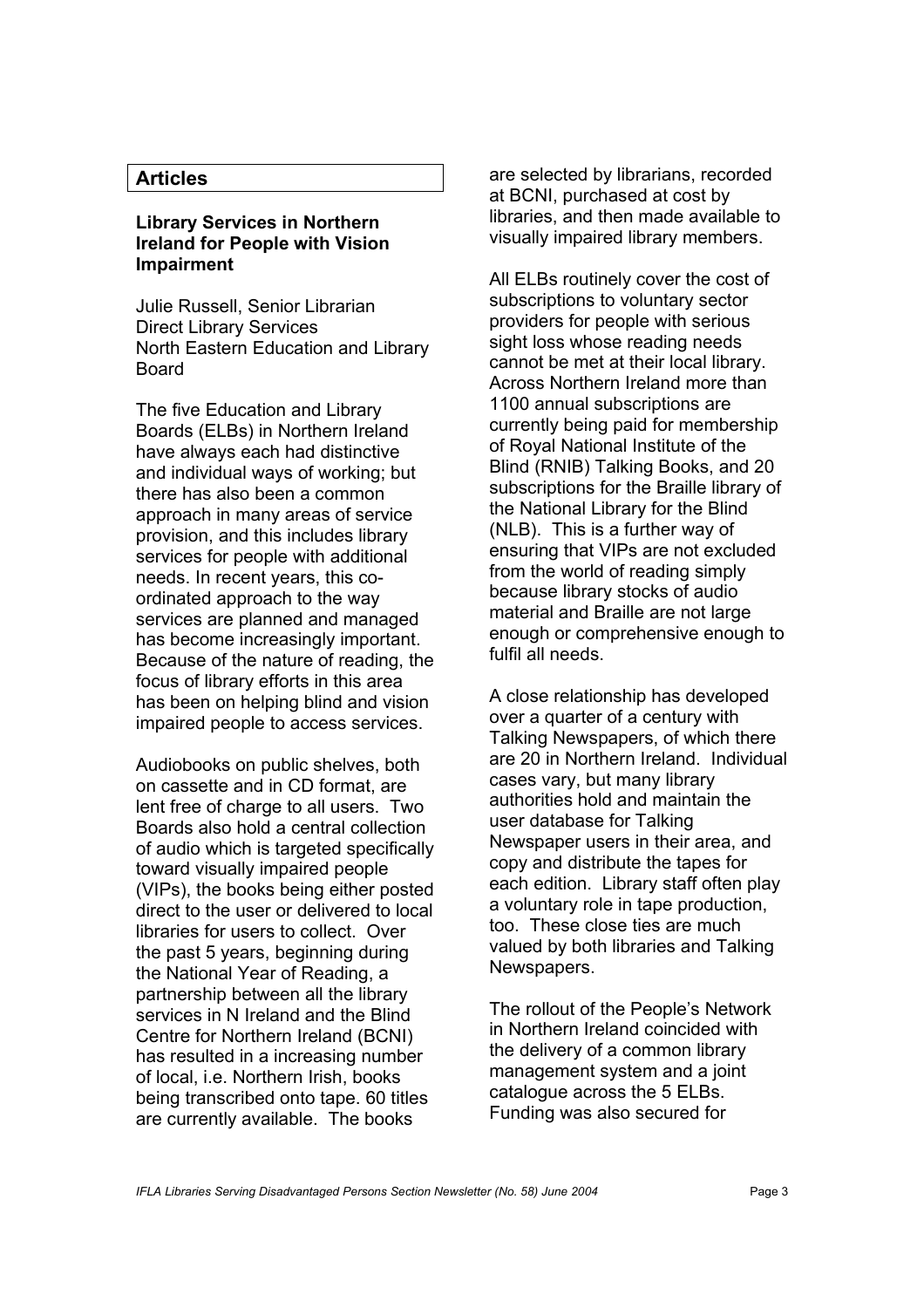assistive equipment to help promote ICT access for all. Every library now has a basic kit of enabling hardware and software which includes Supernova screen magnification and speech software. Larger libraries have extra items such as Braille keyboards and printers. RNIB (NI) designed and delivered a special awareness-raising training programme to help library staff understand the needs of blind and visually impaired people and to introduce Supernova. This was supported financially by the New Opportunities Fund but did not extend to training library users in the new technology, an important area which presents challenges for the future.

In conclusion, the present state of play in Northern Ireland gives a solid basis for developing services further in future, with a strong emphasis on continuing to work in co-operation and consultation. Exciting new developments such as easy access to the unique resources on Revealweb and the possibilities afforded by the Copyright (Visually Impaired Persons) Act 2002 are already helping to extend choice for visually impaired readers. A recent local development is the establishment of a "Vision Panel", under the auspices of the Library and Information Services Council for Northern Ireland, LISC(NI).This forum brings together the main providers of reading and information services for people in Northern Ireland who are blind or experience sight-loss and related disabilities. It has representation from public, academic and special libraries and

from voluntary and statutory providers and gives a unique platform for exploring ways of widening access, raising awareness and raising the standard of services, as well as providing a collective voice for the sector.

Opportunities abound to take libraries in new, more inclusive directions; the effects of getting it right for visually impaired library users should not be underestimated. In the words of one appreciative reader, "listening to all these books on CD is wonderful, for I love reading – it really changes your life".

#### oooOooo

## **Prison Libraries in Poland**

Elzbieta Barbara Zybert

#### *Background*

The beginning of Polish prison librarianship took place during the inter-war period (1918-1939). It was then that book collections were started in prisons to fight illiteracy among prisoners. The Central Prison Library in Warsaw, established by the Ministry of Justice in 1928, deserves particular attention. The duties and responsibilities of the Library included providing mobile libraries to the prisons that had no libraries of their own. The Central Library sent about 120 sets of books to prisons for 3 months, each set consisting of 100, 50, or 25 volumes, depending on the needs of individual prisons. The Library lent about 8,000 books each year. With time, it undertook new responsibilities, such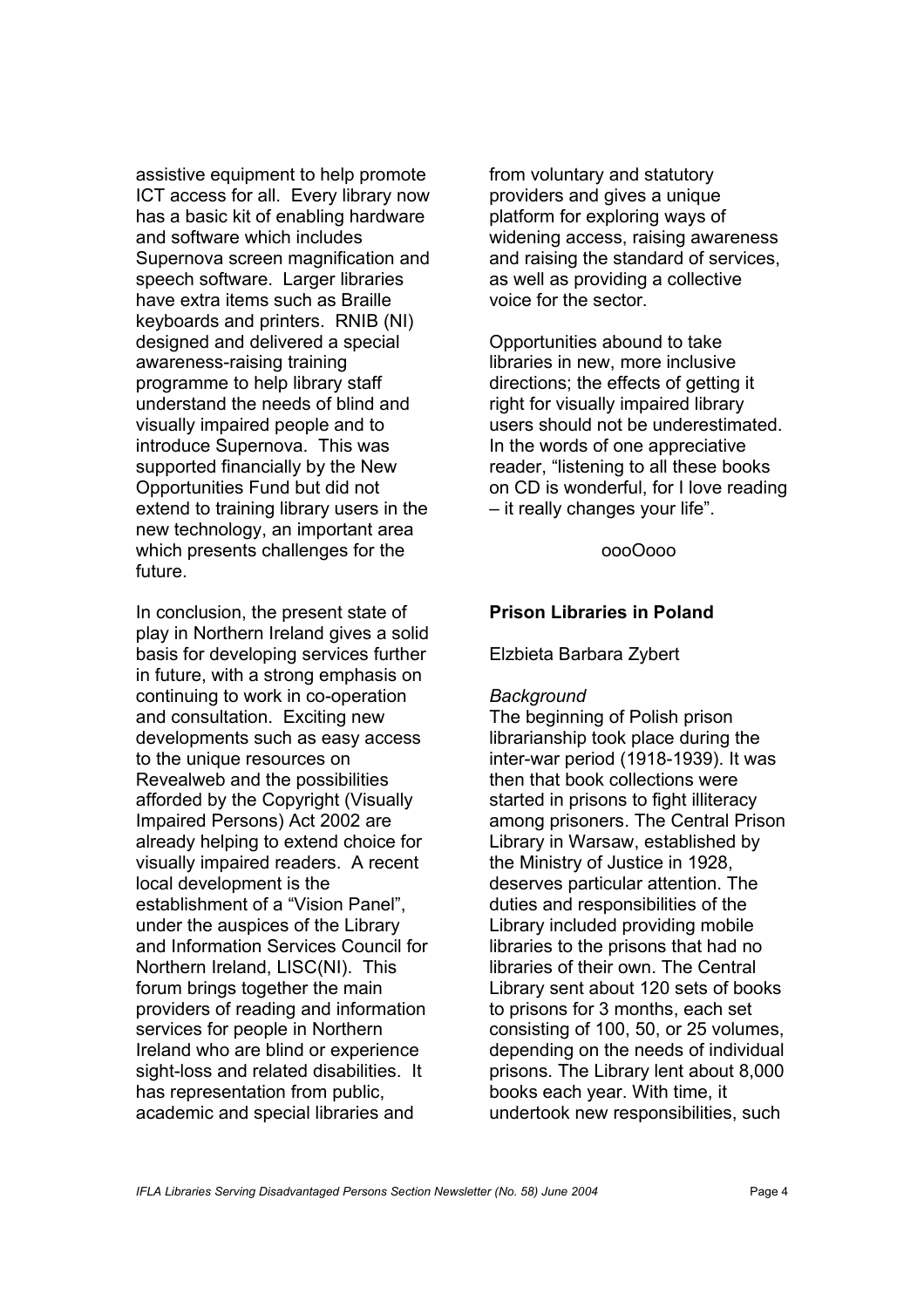as supporting reading among prisoners, advancing librarianship and unifying the ways of managing prison libraries.

*Administration of prison libraries*  Today, Polish regulations concerning prisons recognize culturaleducational activities as a form of rehabilitation in which reading and library work play a significant role. For this reason libraries are established in all prisons.

In Poland prisons and their libraries are administered by the Ministry of Justice, but the organization of each library is delegated to the authorities of the individual prison. It is recommended, however, that additional library service points are established in the housing wards, hospitals, schools and external wards. The prison director is responsible for ensuring adequate conditions for conducting library activities (premises, funds, acquisitions, librarians, etc.). Prison libraries cooperate with local public libraries in such areas as book ordering, classification and supplying. However, Polish prison libraries do not have any specific guidelines concerning their work and activities, the size and kind of collections, lending rights, or size of library rooms.

#### *Library stock*

In 1999 there were 156 prisons in Poland, each with its own library. The concept "library", however, requires specifying since in some cases it relates to just a collection of a few dozen books kept in a case and rarely lent to prisoners. The

collections of all 156 prison libraries counted 1,620,000 volumes. Most of them included fiction (70%), the remaining were popular science, social-political and textbooks. However, the collections are not particularly attractive; they are not adequate to the needs and interests of inmates and prison staff; they are not large enough (proportional to the number of prisoners). Libraries also collect legal literature, but these collections are usually small and are used only by prison staff. The choice of materials for these collections depends on those managing the library. Prisoners can also read daily newspapers and periodicals that are supplied by prison authorities; however, the number of copies is limited. Sometimes prisons receive free remainder copies directly from publishers. Prisoners may also subscribe to magazines or may obtain reading material from relatives.

Inmates normally borrow books held by the prison library. In some cases, however, libraries make use of book exchanges or inter-library loans. Prison libraries are obliged to have alphabetical catalogues and, if possible, they should have simplified subject catalogues.

#### *Staffing*

The libraries are managed mainly by people employed in the penitentiary section of the prison, which means that they also do other work in the prison. Full-time, professional librarians are employed in just a few prisons where there are at least 1000 inmates. The majority of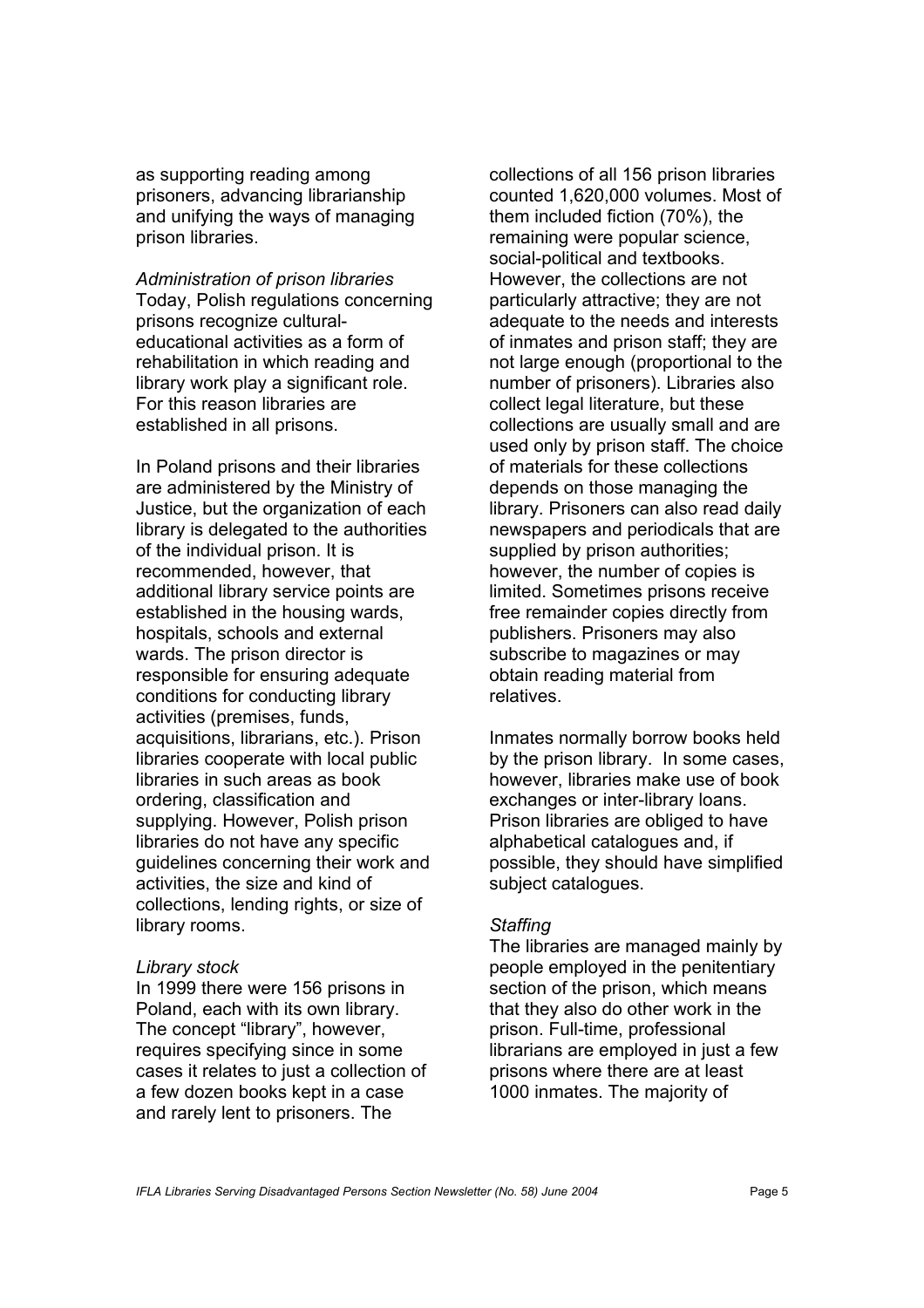prisons in Poland are smaller than this with up to 600 inmates.

As mentioned earlier, the size of the prison library area is not standardized. The size of prison libraries varies considerably and the lack of space often makes it difficult, if not impossible, to run the library properly. According to the research conducted in 1980s most libraries (over 22% of all prison libraries) operated on just 20 to  $30m^2$ . Exceptionally, there were also libraries of over 100m<sup>2</sup>. Only 17% of prison libraries had separate reading rooms.

#### *Activities*

Apart from recreational goals, the activities conducted by prison libraries are also connected directly with fulfilling the tasks assigned to the given prison and the individual needs of the prison population. Among the activities undertaken by prison libraries we have to mention their preparing or participating in correction programs implemented in particular prisons, e.g., ones concerning alcoholics or drug addicts. Activities that follow various models of treating addictions are often conducted in Polish prisons and the book (or some other form of transfer of content) frequently serves as a point of departure for therapy.

Prisoners enjoy knowledge contests. The subjects of these contests vary very much and range from history and literature to specialized encyclopaedic knowledge in different fields. This challenge makes reading attractive to inmates and has a real educational value. The contest

winners receive prizes that give them not only pleasure but also educate them. The prizes are usually books.

Other activities in which the prison libraries are involved include inmates editing and publishing their own newsletters with some professional help. Visits of known and prominent figures are also popular among prisoners. Authorities invite wellknown sportsmen, actors, writers, journalists and social activists whom prisoners may find to be role models. Many prisons, aided by public libraries, organize book fairs. They aim to develop reading interests among the inmates and supplement the stock of the prison libraries.

## *Conclusion*

Although Warsaw's Central Prison Library was closed down during the Second World War, librarians working in Poland today are still involved in a wide range of cultural and educational activities which contribute towards the rehabilitation of prisoners.

## **News and Notes**

## **Quality Library Services for People with Disabilities in Ireland**

The Equality Authority and An Chomhairle Leabharlanna, The Library Council, have launched *Library Access* which examines how services within the library are best delivered in a manner that includes people with disabilities. It provides new guidance to libraries on how to make reasonable accommodation for people with disabilities.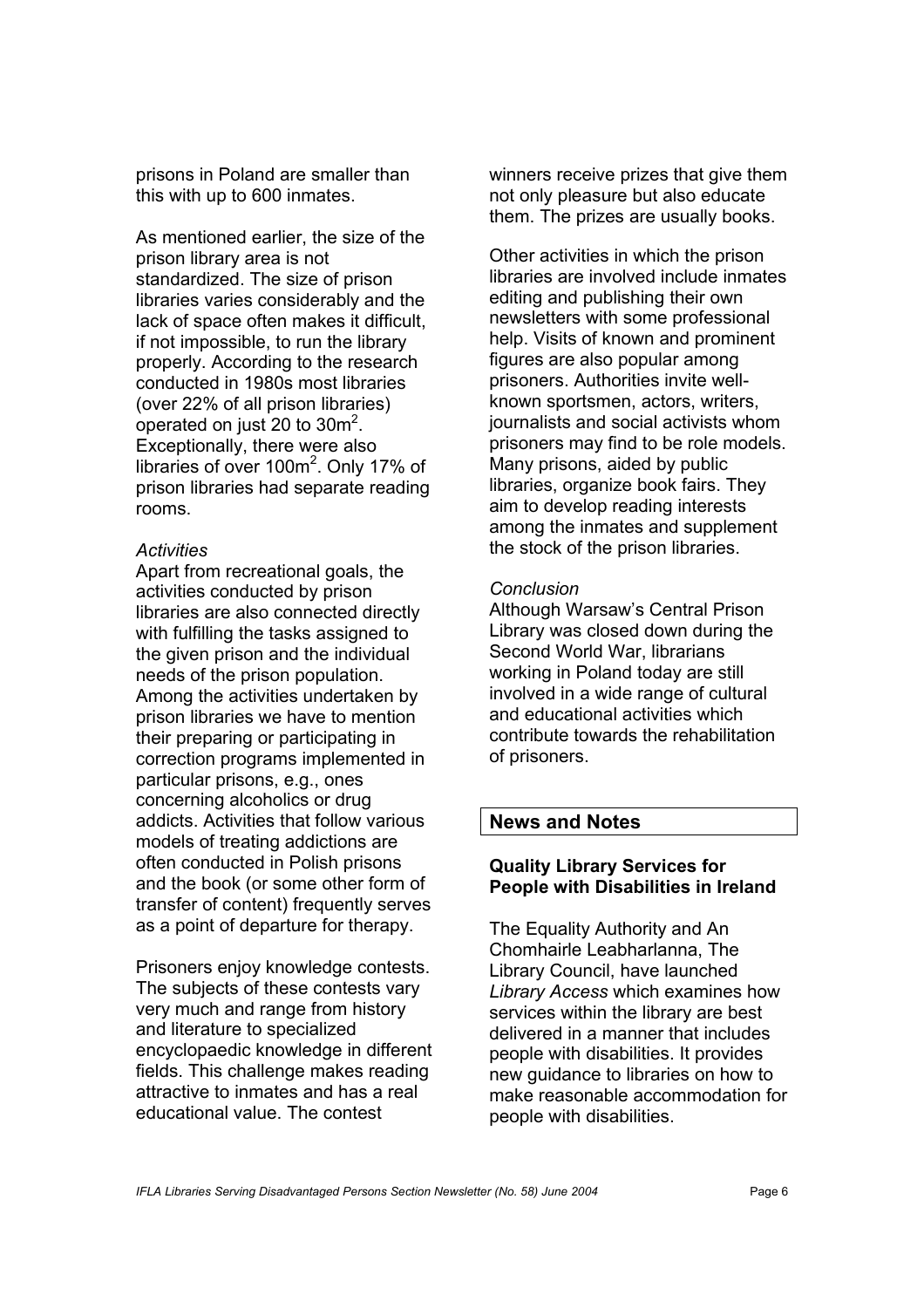The *Employment Equality Act* and the *Equal Status Act* require employers and service providers in Ireland to accommodate the needs of people with disabilities. Service providers are required to make reasonable changes to enable people with disabilities to gain or remain in employment or obtain goods and services.

*Library Access* is a planned and systematic approach to develop library services that accommodate library users with disabilities. It establishes the need for:

- an inclusive service design that realises a physical environment that people with disabilities can approach, enter and navigate, and that achieves an accessible service covering all dimensions from library collections in alternative formats, to the use of assistive technology, to outreach services that target and include people with disabilities.
- a marketing strategy that communicates effectively with people with disabilities, that employs different formats and media and that engages with the channels of communications used by people with disabilities.

"The public library service is continually changing to meet the increasingly diverse needs of people. Its development is dependent on the requirements and observations of its users. This document is a means to increase dialogue between users and libraries", stated Norma McDermott, Director of An Chomhairle Leabharlanna.

*Library Access* is available free of charge from either organisation:

- An Chomhairle Leabharlanna, 53-54 Upper Mount Street, Dublin 2, Ireland. Tel: +353-1-676 1167; fax: +353-1-676 6721; email: info@librarycouncil.ie
- The Equality Authority, 2 Clonmel Street, Dublin 2, Ireland. Tel: +353-1-417 3336; fax: +353-1- 417 3331; email: info@equality.ie

It can also be downloaded from: http://www.librarycouncil.ie/policies/a ccess.shtml/

Further information is available from Brendan Teeling or Alun Bevan at (tel) +353-1-6761167.

oooOooo

## **Patients' Libraries in German Hospitals**

In November 2003 representatives of religious and national library federations in Germany, under the chairmanship of Birgit Schlauss, published a statement on patients' libraries. This statement is reprinted here with permission, followed by the author's translation in English. It is also available at

http://www.borro.de/files/545cbad29 888194f2b29224fcb103b69/246/031 128%20Erklärung.pdf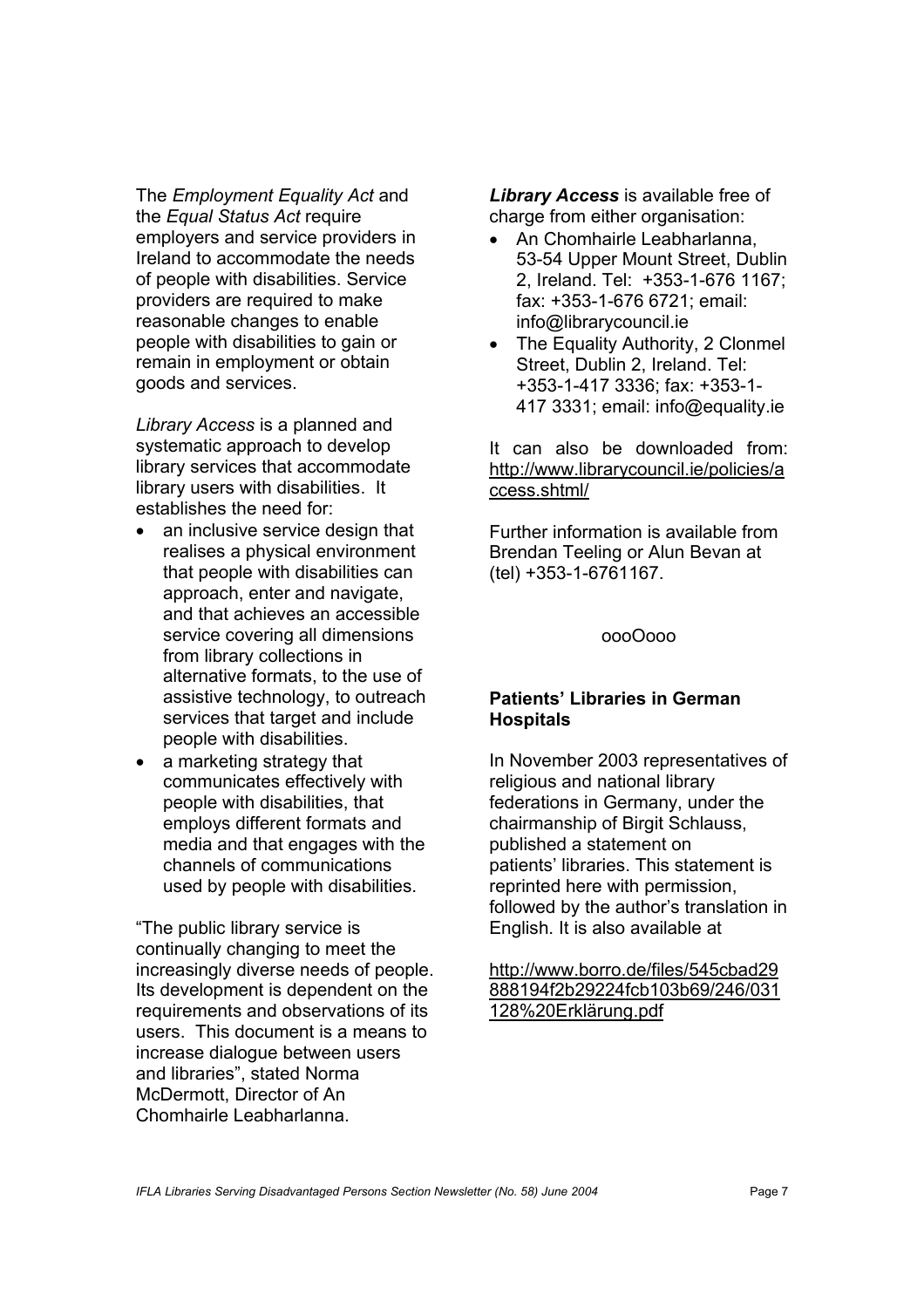## **Erklärung zur Stellung der Patientenbibliotheken in Krankenhäusern: Bei uns steht der Mensch im Mittelpunkt**

Das deutsche Gesundheitssystem steht vor tiefgreifenden Veränderungen. Die Krankenhäuser befinden sich untereinander im Wettbewerb und die Patientenbibliotheken gewinnen als Patientenservice zusätzlich an Bedeutung.

Bibliotheken in Krankenhäusern leisten anerkannte und unersetzbare Dienste im Rahmen der ganzheitlichen Betreuung von Patienten. Mit ihrem Service fördern sie den Heilungsverlauf und halten die Brücke zum zivilen Leben aufrecht. Dabei ist der ideelle Nutzen weit höher als der materielle Aufwand einzuschätzen. Patientenbibliotheken erschließen neue Arbeitsbereiche, um den veränderten Anforderungen gerecht zu werden.

Die Patientenbibliotheken bauen ihre Leistung aus:

- Sie tragen der verstärkten Nachfrage an audiovisuellen Medien Rechnung.
- Sie bieten Serviceleistungen im Bereich der Internetrecherche an und übernehmen damit die Funktion des Gesundheitslotsen.
- Sie passen die Ausleihmodalitäten den Bedürfnissen zunehmend ambulant behandelter Patienten an und bewirken damit eine

stärkere Bindung des Patienten an das Krankenhaus.

• Patientenbibliotheken bauen die kulturellen und informativen Angebote für Patienten und Mitarbeiter aus und entwickeln sich so zu Zentren für Gesundheitsinformation, Weiterbildung und Selbsthilfegruppen.

Die Patientenbibliotheken zeichnen sich durch ihre Besonderheiten aus:

- Sie berücksichtigen die psychischen, intellektuellen und emotionalen Befindlichkeiten der Patienten mit einem differenzierten Medienangebot und durch persönliche Gespräche.
- Ihre sinnvolle Zusammenarbeit mit anderen Diensten im Krankenhaus ermöglicht ergänzende Angebote in verschiedenen Bereichen (Physiotherapie, Logotherapie, Bibliotherapie, Ergotherapie, Ernährungsberatung, Seelsorge).
- Die Patientenbibliotheken tragen, insbesondere auch für Kinder, zur positiven Unternehmenskultur des Krankenhauses bei.

## Die gesetzlichen

Qualitätssicherungsmaßnahmen führen zur Zertifizierung der Krankenhäuser und die Qualität der Patientenbibliotheken wird als Unterscheidungsmerkmal zwischen den Krankenhäusern wichtig sein. Ihre Dienstleistungen tragen zur Humanisierung einer Institution bei, die sich dem Menschen und seinem umfassenden Heilungsprozess verpflichtet weiß.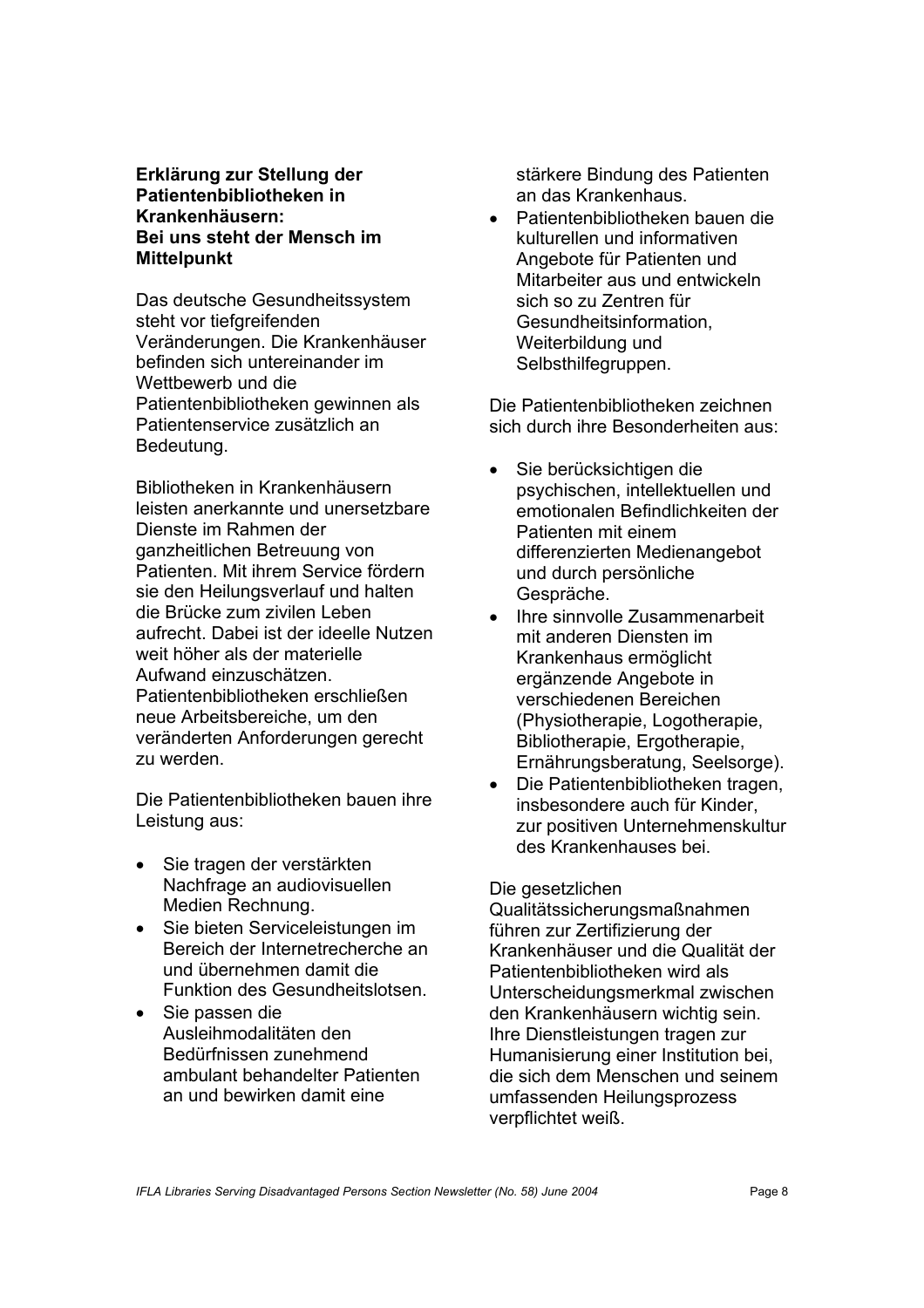Die Fachvereinigungen für Bibliotheken in Krankenhäusern empfehlen den Trägern dringlich, der zivilen Funktion von Patientenbibliotheken die notwendige Förderung und Beachtung zukommen zu lassen. Gleichzeitig bieten sie ihre Mithilfe an, um verallgemeinerungsfähige Modelle und deren Finanzierbarkeit mit den Trägern zu erarbeiten.

Diese Erklärung wird unterstützt von:

- Deutscher Bibliotheksverband
- Deutscher Verband der Evangelischen Büchereien e.V.
- Fachkonferenz des Borromäusvereins
- Fachkonferenz der staatlichen Büchereistellen für öffentliche Bibliotheken
- Borromäusverein e.V.
- St. Michaelsbund, Landesverband Bayern e.V.
- Deutsche Krankenhausgesellschaft
- Deutscher Ärztinnenbund

[Author's translation] **Declaration to the Position of Patients' Libraries in German Hospitals: Centering the human being** 

The German health care system is faced with far-reaching changes. Hospitals are competing among each other so that patients' libraries gain even more importance in their function as patients' service program.

Hospital libraries provide acknowledged services and always consider the care of patients on the whole. This cannot be substituted. Their services support the process of convalescence and help to keep contact with civilian life. Whereas the ideal value is to be considered definitively higher than the material effort. Patients' libraries acquire new fields of activities in order to meet changing requirements.

Patients' libraries are upgrading their services:

- Stay abreast with requests for audio-visual media.
- Assist in finding answers to questions on health by means of internet research.
- Due to increasing ambulant treatment they adjust loan modalities to the needs of patients, consequently binding them more strongly to the hospital.
- Enlarge their services on cultural and informative offers for patients and hospital staff members, acting as centres for health information, further education and self-help groups.

Patients' libraries are outstanding because of their specialities:

- They take consideration to the mental, intellectual and emotional situation of patients, supplying them with differentiated media and face-to face talks.
- They cooperate with various departments of the hospital (physiotherapy, logotherapy, bibliotherapy, ergotherapy,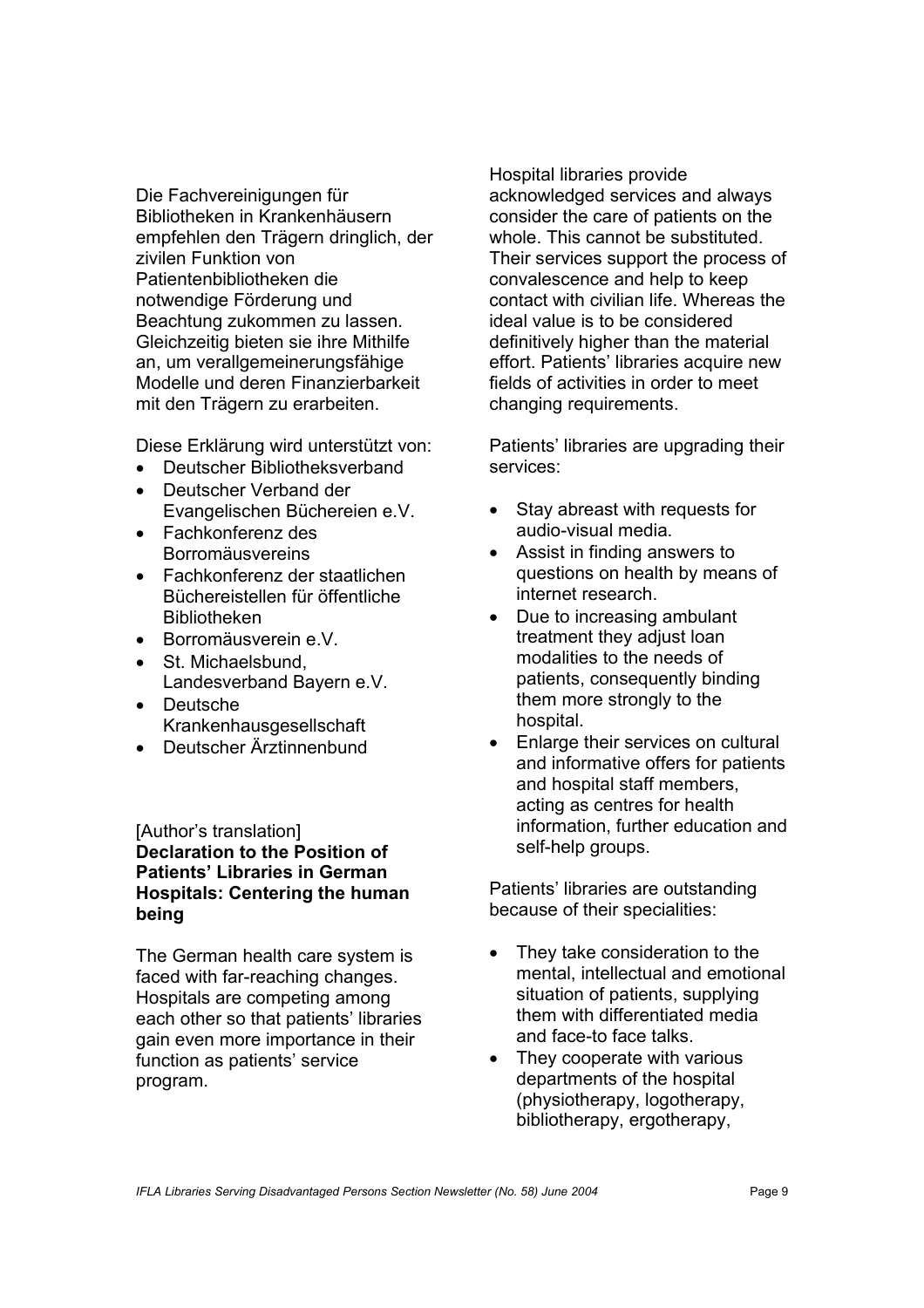nutrition consulting, pastoral care) and can therefore recommend these facilities.

They contribute a great deal to the spirit of positive hospital management, considering especially the needs of children.

Legal arrangements of quality assurance is resulting in the certification of hospitals. The role of patients' libraries is important for distinction. Patients' libraries contribute humanity to an institution being obliged to their patients and to the process of healing.

The association for patients' libraries in Germany seriously advises the administrators to support the civil functions of patients' libraries and to grant them the necessary support and attention. Simultaneously the associations offer the administrators their help to work out suitable models and possibilities of finance.

This declaration is supported by:

- Deutscher Bibliotheksverband
- Deutscher Verband der Evangelischen Büchereien
- Fachkonferenz der staatlichen Büchereistellen in Deutschland
- Borromäusverein
- St. Michaelsbund Landesverband Bayern e.V.
- Deutsche Krankenhausgesellschaft
- Deutscher Ärztinnenbund

#### oooOooo

#### **Mobile Library Project for Travellers and their Families in Essex, England**

An innovative mobile library service for Travellers and their families run by Essex County Council Libraries has won the coveted 2004 CILIP/L*i*S Libraries Change Lives Award in the United Kingdom.

The Mobile Library Travellers Project was set up in 2001 to find ways of providing better access to books for children on Gypsy/Traveller sites in Essex. The mobile library was able to provide access to a full range of library services for people who find it difficult to use libraries, whether because of transport difficulties, age or disability, cultural barriers or any other reasons. The library works on five Travellers' sites and with eight primary schools in the Essex region that have a high percentage of traveller children on their roll. The project is primarily a partnership between Essex County Council and Essex Travellers Education Service. The promotion of reading and literacy and the encouragement of social inclusion are at the heart of the library's work with travellers and their families.

A total of eight mobile libraries provide weekly stops to the sites and primary schools involved. The work is co-ordinated by a project manager funded by the Children's Fund Essex. She works with the various partners to enthuse and encourage children and families, many of whom have never had access to reading material. Each week a regular core of children and adults come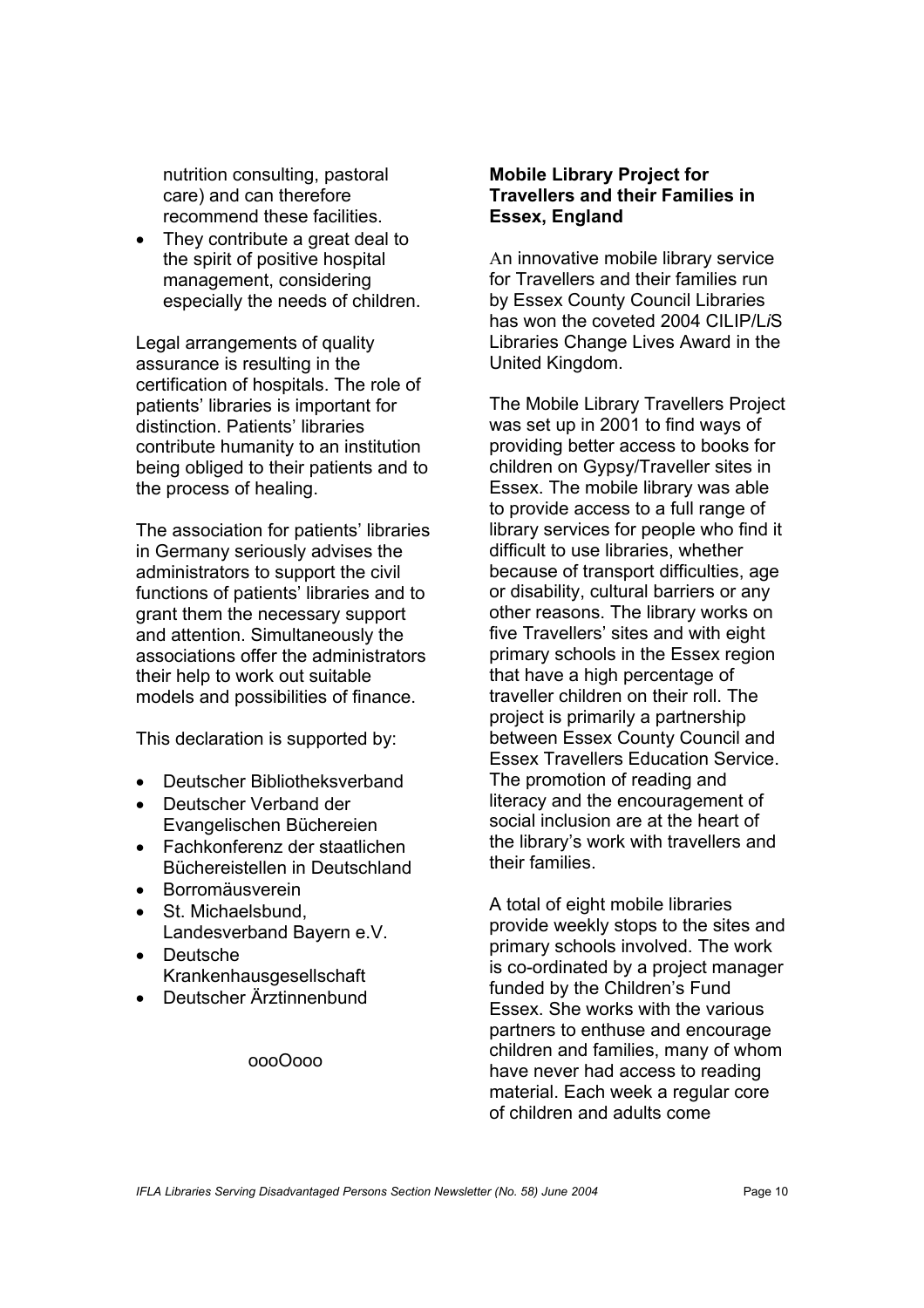voluntarily to the mobile library. The libraries provide both specialist and mainstream stock, with an emphasis on children's books. Older travellers in particular enjoy looking at wellillustrated Traveller heritage books and reminiscing over and discussing the photographs.

Further information about the Mobile Library Travellers Project is available from Nicola Baker, Localities Manager, or Janet Carden (tel: +44 1206 245900; email: nicola.baker@essexcc.gov.uk). In its 12th year, the CILIP/L*i*S Libraries Change Lives Award recognises innovative and exciting work in the fields of social inclusion, education and life-long learning in libraries and their communities. The Award was presented on 21 April by Andrew Motion, the Poet Laureate at the Library + *i*nformation Show, ExCel, London. The Mobile Library Travellers Project received a trophy and £4,000 prize money. The two shortlisted projects both based in Scotland, received a cheque for £1,000. The shortlisted projects are "Get a Life" from Dumfries and Galloway Libraries and East Renfrewshire Libraries' Holocaust Remembrance Community Portal Project.

The award is sponsored by the Library + *i*nformation Show. It is organised and administered by CILIP: the Chartered Institute of Library and Information Professionals and its Community Services Group. For further information about the award scheme, contact Philippa Perry at Philippa Perry Associates (tel: +44 20 7233 9911; email: pnlp@dircon.co.uk) or

Louisa Myatt (tel: +44 207 255 0650; email: louisa.myatt@cilip.org.uk).

## **New Resource**

#### **Revealweb**

http://www.revealweb.org.uk/ is a new database of information about materials produced in alternative formats which are available from organisations such as the UK National Library for the Blind (NLB), Royal National Institute of the Blind (RNIB), Calibre and a host of other agencies. Revealweb signposts users to organisations that can supply material. The complementary Register of Suppliers gives information on the terms and conditions under which resources are made available and how to obtain them.

For further information contact Deborah Ryan, Revealweb Manager. Tel: +44 161 355 2082; email: manager@revealweb.org.uk

# **Forthcoming Event**

**CSUN's 20th Annual International Conference** "Technology and Persons with Disabilities" March 14- 19, 2005 ~ Los Angeles, CA, USA. This event will be held at the Hilton Los Angeles Airport and Los Angeles Airport Marriott Hotels, March 14-19, 2005. A Pre-registration brochure with complete information about the conference will be available in early January 2005. Check the following website regularly for conference information updates at: http://www.csun.edu/cod/conf/2005/g enconfinfo05.htm